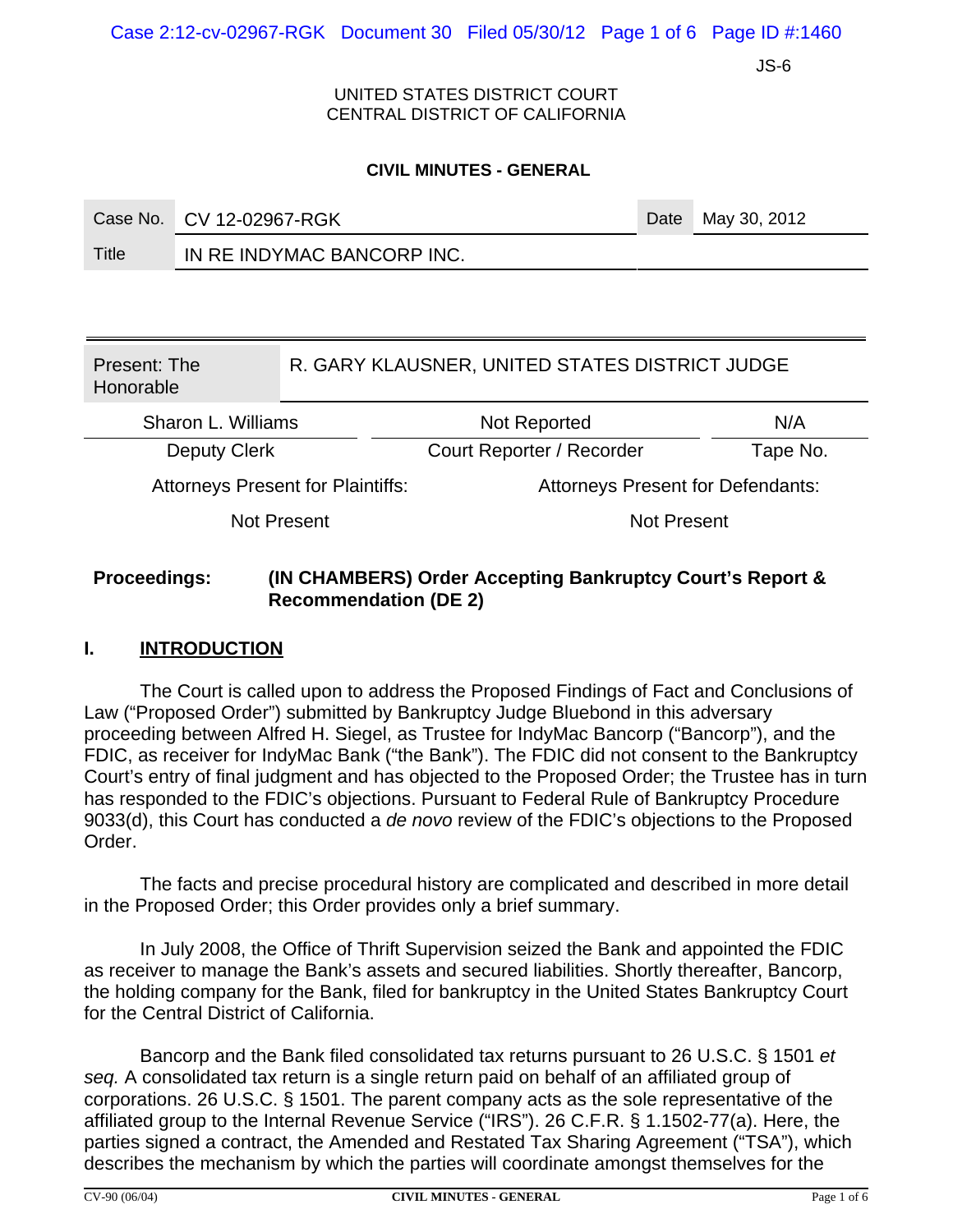payment of the consolidated tax return by Bancorp and distribute refunds received from the IRS.

Roughly \$55 million in tax refunds paid by the IRS to Bancorp remain undistributed. The Bank made a claim against Bancorp's Bankruptcy Estate ("Estate") to these undistributed tax refunds, and in response the Trustee initiated the present adversary proceeding against the Bank asserting that the refunds are part of the Estate. The parties filed competing Motions for Summary Judgment as to the claims in the adversary proceeding that deal with the ownership of the tax refunds. Those Motions are the subject of the Proposed Order.

For the reasons discussed below, the Court **ACCEPTS** the Bankruptcy Court's Proposed Findings of Fact and Conclusions of Law. The Court **grants** the Trustee's Motion for Summary Judgment, **denies** the FDIC's Motion for Summary Judgment, and severs the claims that are the subject of the Proposed Order from the remaining claims in the adversary proceeding pursuant to Federal Rule of Civil Procedure 54(b).

### **II. LEGAL STANDARD**

A district court reviews de novo a party's objections to a bankruptcy judge's proposed findings of fact and conclusions of law. Fed. R. Bankr. P. 9033(d). Upon review, the court may "accept, reject, or modify the proposed findings of fact or conclusions of law" or may return the matter to the bankruptcy judge for further review. *Id.*

### **III. DISCUSSION**

The FDIC objects to nearly every legal conclusion made by the Bankruptcy Court in the Proposed Order. Namely, the FDIC objects to the Bankruptcy Court's determinations that 1) the TSA creates a debtor/creditor relationship between Bancorp and the Bank rather than a principal/agent relationship or resulting trust, 2) the case *Western Dealer Management, Inc. v. England (In re Bob Richards Chrysler-Plymouth Corporation, Inc.)* ("*Bob Richards*"), 473 F.2d 262 (9th Cir. 1973) is inapplicable, and 3) the FDIC's defenses under federal banking law, bankruptcy law, and California common law fail.

## **A. The TSA Is Unambiguous and Describes a Debtor/Creditor Relationship**

The FDIC argues that the TSA creates a principal/agent relationship or resulting trust. The Bankruptcy Court found that the TSA is unambiguous and creates a debtor/creditor relationship. As such, the FDIC has a claim to the tax refunds as of the date Bancorp petitioned for bankruptcy ("petition date"). The Court agrees with the Bankruptcy Court's interpretation of the TSA.

First, the Court agrees with the Bankruptcy Court's holding that the TSA is unambiguous. In its Motion for Summary Judgment to the Bankruptcy Court, the FDIC itself argued that the TSA was unambiguous. (Bankr. DE 41.) The FDIC now argues that the Bankruptcy Court erred in excluding certain declarations and other evidence that the FDIC offered to interpret certain terms in the TSA. The Court finds that the Bankruptcy Court properly excluded this evidence as parol evidence through which the FDIC would attempt to give an alternative definition to terms in an unambiguous contract. *See* Cal. Code Civ. Proc. § 1856.

According to both bankruptcy law and California contract law, the TSA creates a debtor/creditor relationship. Bancorp owned the tax refunds and the TSA entitled the Bank to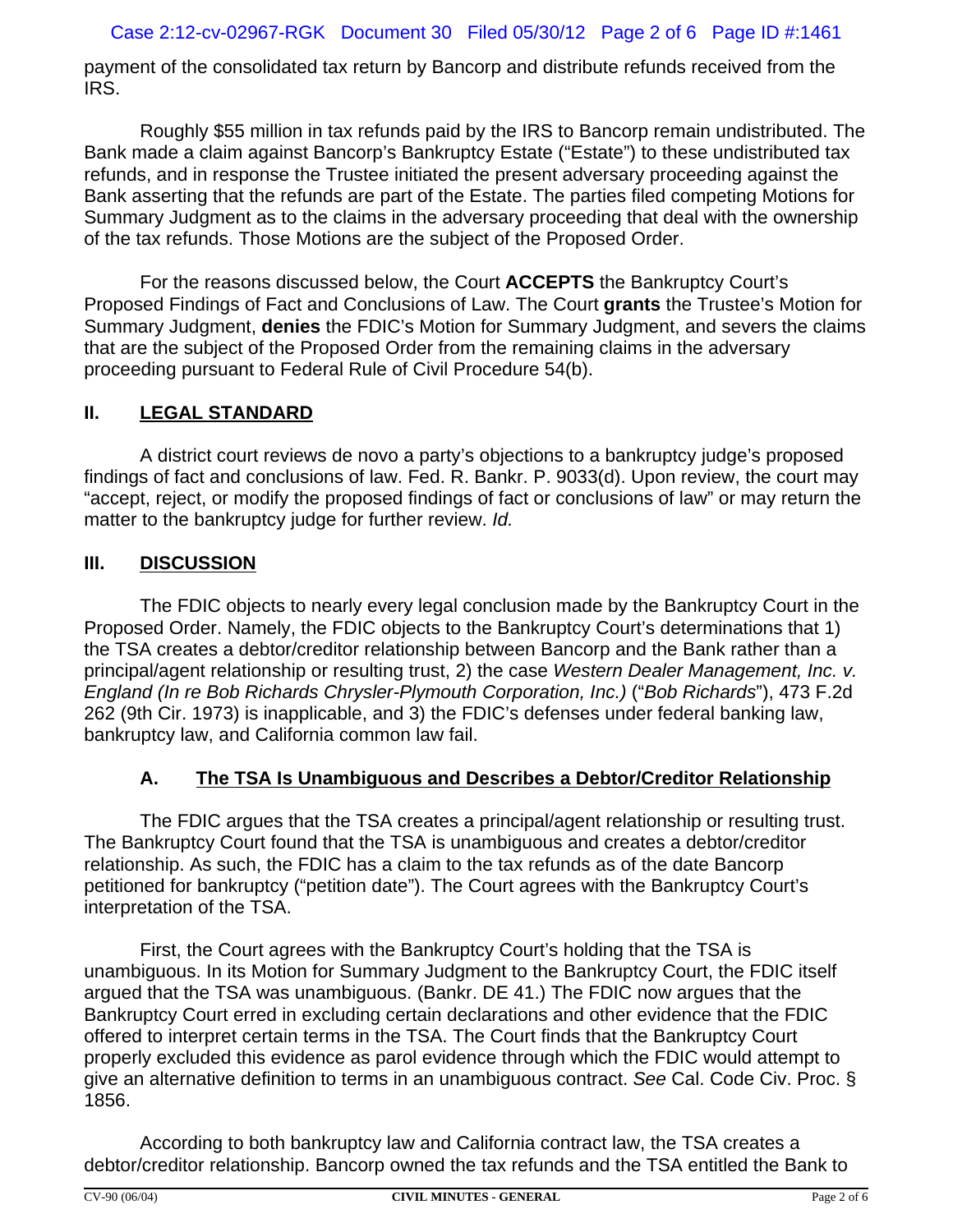### Case 2:12-cv-02967-RGK Document 30 Filed 05/30/12 Page 3 of 6 Page ID #:1462

payment based on an amount that the Bank would have received in refunds had it filed its taxes separately. Bancorp's obligation to pay the Bank is not directly tied to the amount received from the IRS, Bancorp is not required to keep the refunds separate or in an escrow account, and Bancorp has complete decision-making authority over the process through which it distributes money to the Bank. Based on well established law these terms and arrangements are indicative of a creditor/debtor relationship rather than a principal/agent relationship. *See, e.g.*, *BankUnited Fin. Corp. v. FDIC (In re BankUnited Fin. Corp.)* ("*BankUnited*"), 462 B.R. 885 (S.D. Fla. 2011); *Foothill Capital Corp. v. Clare's Food Mkt., Inc. (In re Coupon Clearing Serv., Inc.)* ("*Coupon Clearing*"), 113 F.3d 1091 (9th Cir. 1997); *United States v. MCorp Fin. Inc. (In re MCorp Fin., Inc.*) ("*Mcorp*"), 170 B.R. 899 (S.D. Tex. 1994).

The Proposed Order correctly concludes that the TSA clearly creates a debtor/creditor relationship between the parties. The FDIC's arguments that Bancorp acted as the Bank's agent are unavailing given the complete absence of control by the Bank over any tax-related decisions.

### **B. The TSA Overrides the Default Rule Created by** *Bob Richards*

The FDIC devotes considerable argument to the proposition that *Bob Richards* is applicable to this case and, as a result, the tax refunds are the property of the Bank. The Bankruptcy Court found that *Bob Richards* established a default rule which the parties negated by signing the TSA. The Bankruptcy Court further expressed doubt over whether *Bob Richards* was still good law. The Court agrees with the Bankruptcy Court that the TSA makes *Bob Richards* inapplicable.

By its very terms, *Bob Richards* applies to situations in which the parties file a consolidated tax return but have not agreed to any procedural mechanism regarding the distribution of refunds within the affiliated group. *Western Dealer Management, Inc. v. England (In re Bob Richards Chrysler-Plymouth Corporation, Inc.)* ("*Bob Richards*"), 473 F.2d 262, 265 (9th Cir. 1973). In those circumstances, the tax refunds paid to the parent corporation are to be distributed to the subsidiary, so long as they were generated by the subsidiary's losses. *Id.* However, the Ninth Circuit specifically stated that this rule applied because the parties had not come to another agreement; in instances where the parties have agreed to the manner in which refunds are to be distributed, that agreement controls. *Id.* at 264-65.

*Bob Richards* is inapplicable to the present case because the parties signed the TSA. Other courts agree that the rule identified in *Bob Richards* is the default rule that the parties are free to adjust through an agreement between themselves. *See BankUnited Fin. Corp. v. FDIC (In re BankUnited Fin. Corp.)* ("*BankUnited*"), 462 B.R. 885, 889 (S.D. Fla. 2011).

The Court need not reach the Bankruptcy Court's concerns over the present viability of *Bob Richards* as it finds the case inapplicable.

## **C. The FDIC's Banking Law Defenses Fail**

The FDIC objects to the Bankruptcy Court's rejection of two of the defenses it raised under federal banking law. The Court will address each of these defenses in turn.

## 1. *The Requirements of 12 U.S.C. § 1283(e) Have Been Satisfied*

The FDIC argues that the TSA is void as a matter of law because it fails to meet the requirements of 12 U.S.C. § 1823(e). The Bankruptcy Court found that the FDIC's defense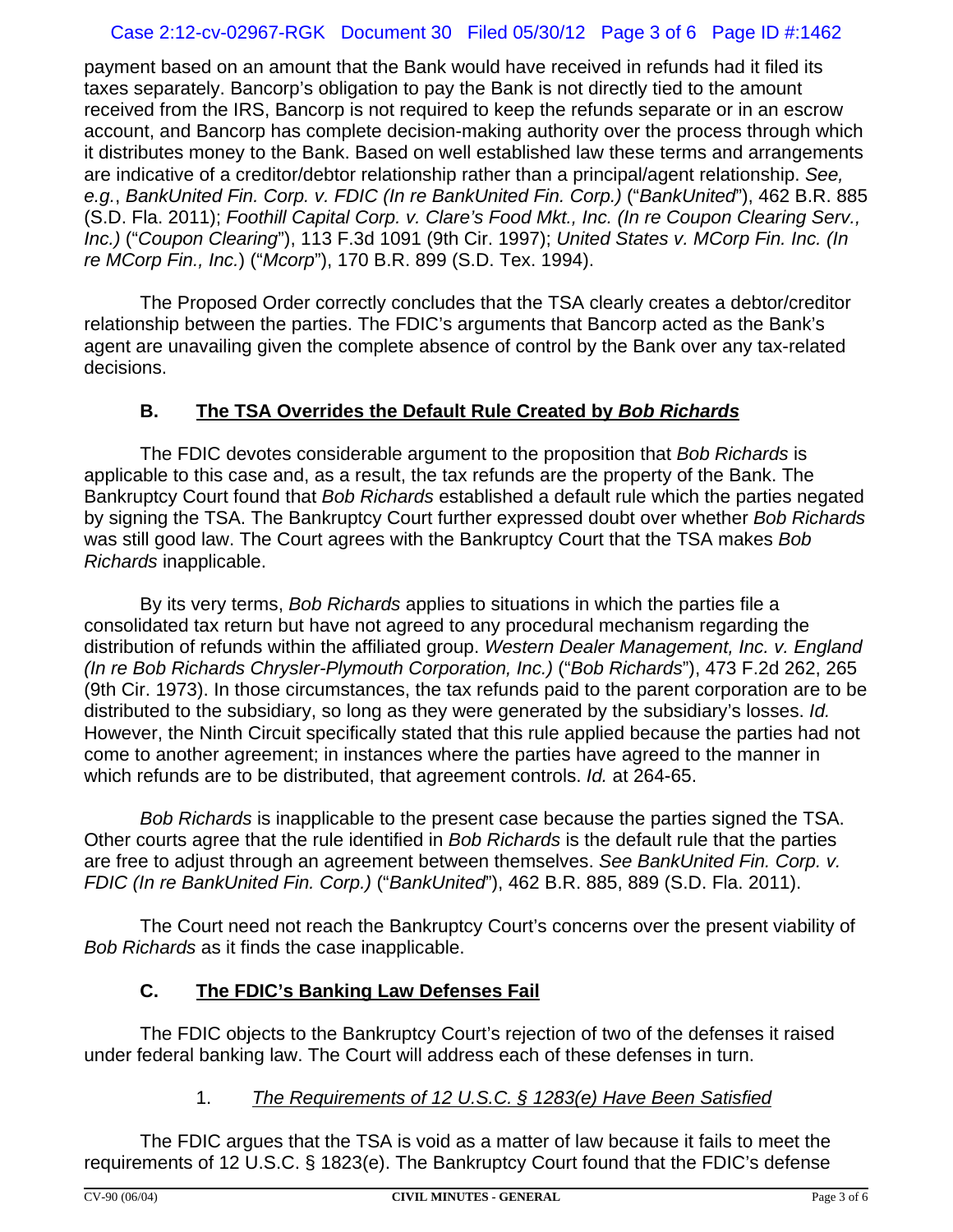### Case 2:12-cv-02967-RGK Document 30 Filed 05/30/12 Page 4 of 6 Page ID #:1463

under § 1823(e) was inapplicable because the FDIC had waived its argument as it had not timely raised the defense, the requirements of § 1823(e) had been met, and alternatively that § 1823(e) was not applicable to the TSA. The Court agrees with the Bankruptcy Court's determination.

12 U.S.C. § 1823(e) requires that agreements which would defeat the interests of the FDIC in an "asset" have satisfied four procedural steps. The parties only dispute whether the requirement that the agreement be approved by the board of directors of the depository institution and reflected in the minutes of the meeting was met when the Bank agreed to the TSA. *See* 12 U.S.C. § 1823(e)(1)(C). The Bank's Board of Directors approved the TSA on July 29, 2003 as part of the bundle of agreements constituting "Transactions with Affiliates" and this decision is reflected in the minutes of the meeting. (Bankr. DE 81 Ex. Y.) Therefore, the requirements of § 1823(e) have been satisfied and the FDIC does not have a defense under this statute.

Although the Court need not reach the Bankruptcy Court's alternative reasons as to why this defense fails, it notes that the FDIC appears to have waived the ability to use § 1823(e) as a defense by raising the argument for the first time as part of its reply memorandum and that § 1823(e) may not even apply in this instance as the TSA itself does not govern an "asset" owned by the Bank.

Therefore, the Court agrees with the Bankruptcy Court that the FDIC does not have a defense under 12 U.S.C. § 1823(e).

# 2. *12 U.S.C. § 371c Is Not Applicable*

The FDIC argues that the TSA violates 12 U.S.C. § 371c, which governs the terms of loans between regulated banks and affiliates. The Bankruptcy Court held that § 371c was inapplicable to the present case because the TSA does not create a loan or other extension of credit as those terms are commonly understood. The Court agrees with the Bankruptcy Court.

Section 371c(c) requires that loans or extensions of credit between a regulated bank and its affiliates be secured by a certain amount of collateral depending on the size of the loan. The FDIC argues that any obligation by Bancorp to pay the Bank money, such as the debtor/creditor relationship at issue here, constitutes a loan or extension of credit and falls within the ambit of § 371c(c). However, the FDIC provides no support for this argument. The term "extension of credit" as interpreted through regulations applies not to *any* payment obligation, but to payment obligations akin to loans. 12 C.F.R. § 223.3(o). This interpretation is consistent with the language of § 371c itself; "extension of credit" is used in conjunction with "loan." The only case the FDIC cites in support of its argument for a broad definition of "extension of credit" is not only an unpublished slip opinion, but distinguishable from the instant case in that the tax sharing agreement in that case functioned more like a loan than the payment system described in the TSA. *See BSD Bancorp, Inc. v. FDIC*, No. 93-12207-A11 (S.D. Cal. Feb. 28, 1995).

The Court agrees with the Bankruptcy Court that the TSA does not fall within the scope of 12 U.S.C. § 371c as it does not describe a loan or an extension of credit.

## **D. Trustee's Rejection of the TSA Does Not Alter The Outcome**

The FDIC challenges the consequences of the Bankruptcy Court's determination that the TSA was an executory contract that the Trustee rejected during the bankruptcy filing. The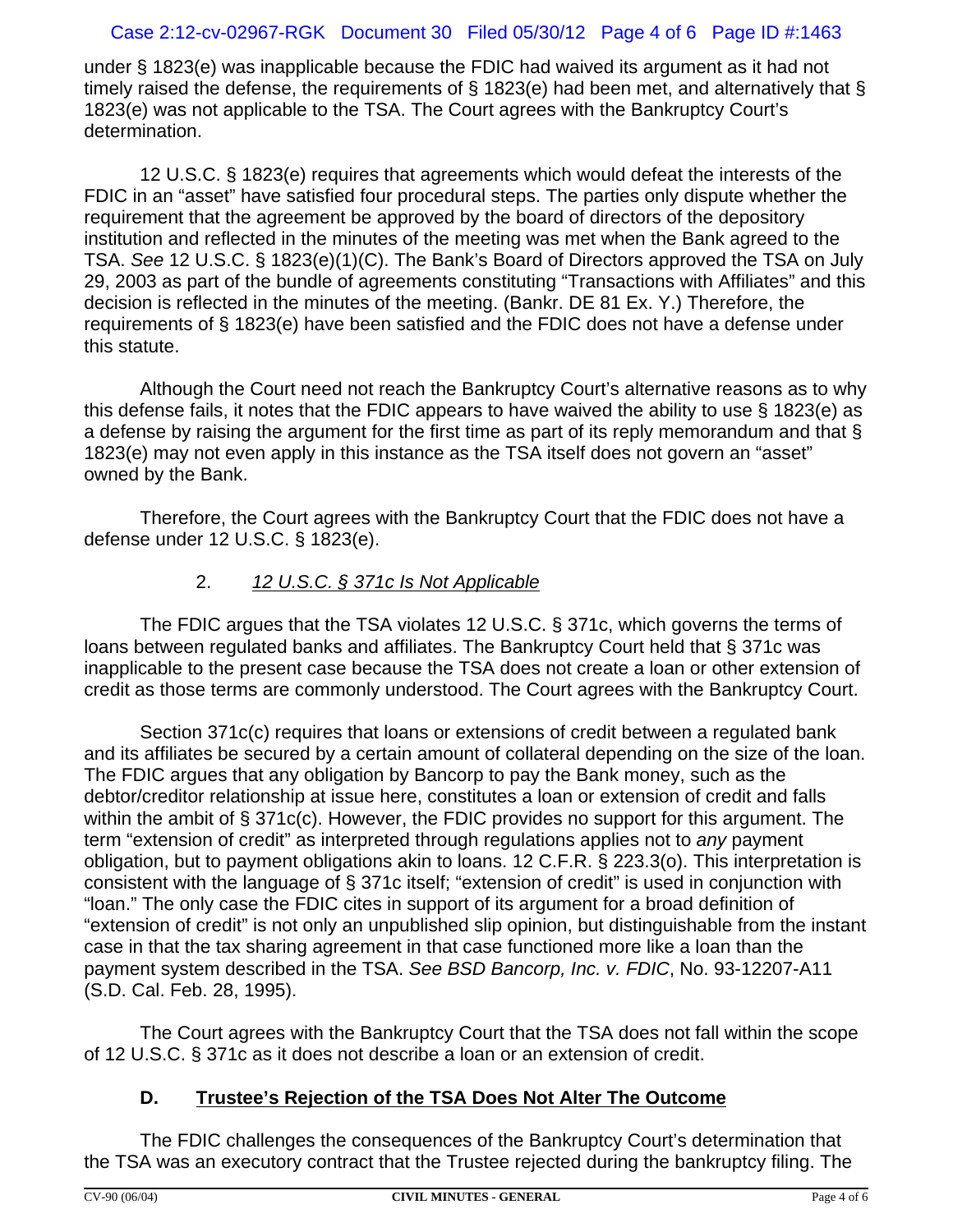### Case 2:12-cv-02967-RGK Document 30 Filed 05/30/12 Page 5 of 6 Page ID #:1464

Court finds that the FDIC's arguments are misplaced and do not accurately describe the legal realities of the tax refunds paid by the IRS to Bancorp.

The parties appear to agree that the TSA was an executory contract–one on which material performance remains due from both parties. When a party files for bankruptcy, it may either assume or reject its obligations under any executory contract. 11 U.S.C. § 365(a). Because the Trustee did not assume the TSA at the time of the bankruptcy filing, he is deemed to have rejected the contract. *See* 11 U.S.C. § 365(d)(1). The dispute here is over the consequences of that rejection.

As the Bankruptcy Court noted, rejection of an executory contract by a bankruptcy trustee serves as a material breach of the contract by the bankrupt party and gives the other party to the contract a claim against the estate for breach of that contract. *See First Ave. W. Bldg., LLC v. James (In re Onecast Media, Inc.)* ("*Onecast Media*"), 439 F.3d 558, 563 (9th Cir. 2006). Because the bankrupt party is in breach of the contract it is unable to obtain future benefits due under the contract, but the breach does not void the contract or defeat any pending claims the bankrupt party had under the contract. *Id.* (citing 3 Collier on Bankruptcy § 365.09[1] (15th rev. ed. 2005).

Bancorp received additional tax refunds from the IRS after the petition date due to retroactive changes to the law governing net operating losses ("NOLs") under the Worker, Homeownership and Business Assistance Act ("WHBAA"). The FDIC argues that these additional refunds are "future benefits" paid to Bancorp under the contract and cannot be part of the Estate because the Trustee rejected the TSA. The Court agrees with the Bankruptcy Court that because the additional tax refunds resulted from a retroactive change in the law, they are not "future benefits" under the TSA and are instead properly part of the Estate as of the petition date even though they were paid later. This holding is analogous to other cases in which courts have found that an estate is entitled to post-petition appreciation in the value of its assets. *See, e.g.*, *Gebhart v. Gaughan (In re Gebhart)*, 621 F.3d 1206, 1211 (9th Cir. 2010). Here, any tax refunds are an asset of the Estate by virtue of the TSA and the WHBAA caused the value of those refunds to appreciate. *See In re Hooper*, No. 09-26224, 2010 WL 5155828 (Bankr. D. Ariz. Dec. 14, 2010); *see also Segal v. Rochelle*, 382 U.S. 375, 379 (1966) (finding that NOLs claimed after bankruptcy filing, but applied to taxable years before the bankruptcy filing were part of the bankruptcy estate).

The Court finds that the deemed rejection of the TSA by the Trustee does not eliminate the Trustee's interest in the additional tax refunds received as a result of changes to the law regards NOLs.

# **E. The TSA Is Valid Under California Law**

The FDIC argues that the TSA is invalid under California law because it lacks adequate consideration, is an invalid assignment of Bank's interest in its tax refunds to Bancorp, and results in unjust enrichment to the Estate. The FDIC's arguments are unsupported by the law. Although it is undoubtedly unfortunate that the FDIC must stand as an unsecured creditor with a claim against the Estate, as the Bankruptcy Court noted, this is the nature of bankruptcy law and does not necessarily result in unjust enrichment to the Estate.

The Court finds that the TSA is valid under California law as it contains adequate consideration, is not an invalid assignment, and does not unjustly enrich the Estate.